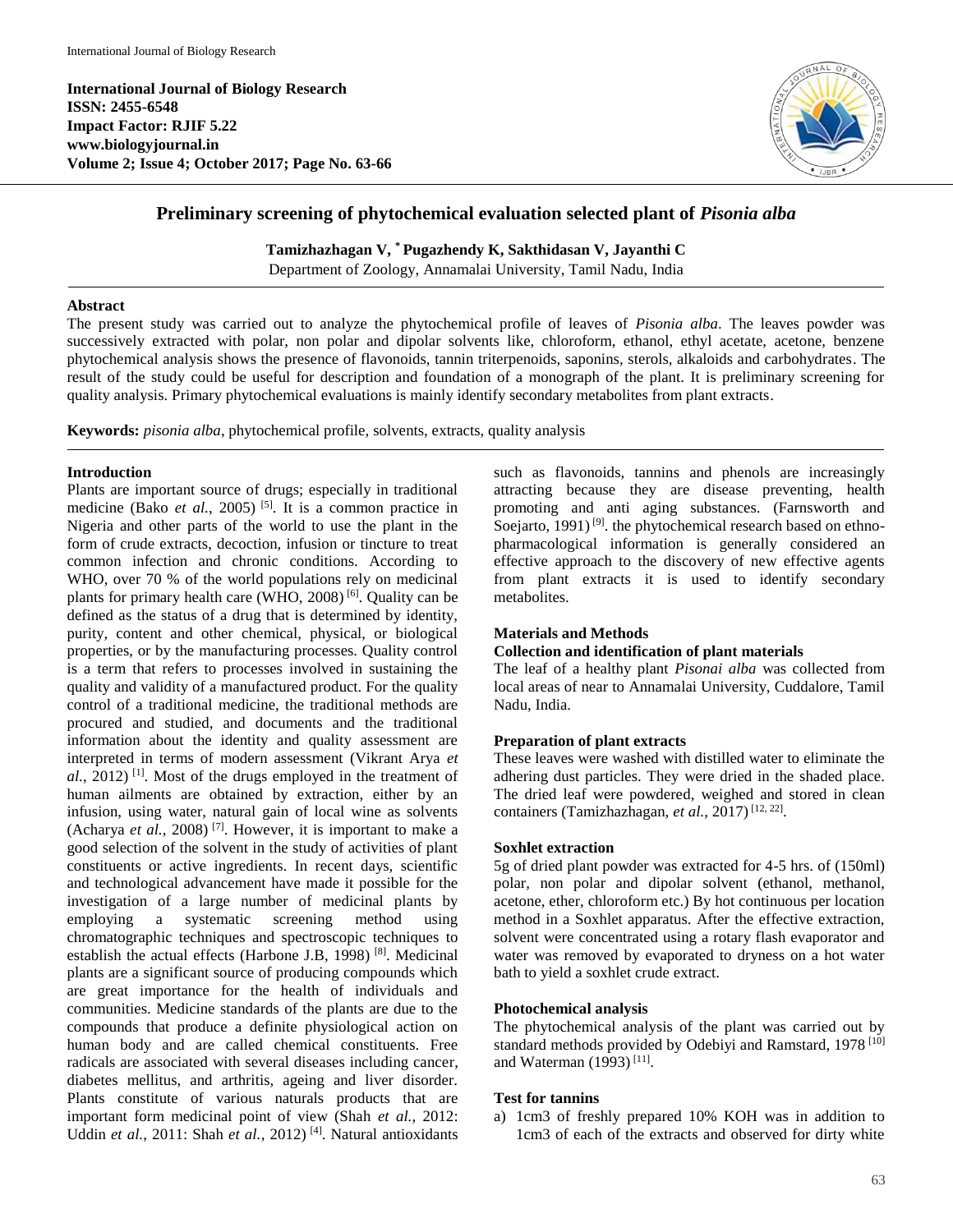precipitate.

b) 2 drops of 5% Fe Cl3 was added to 1cm3 of the extracts and observed for green precipitate.

#### **Test for saponins (frothing test)**

a) 2 cm3 of each extract in a test tube was vigorously shaken for two minutes and observed for persistent foaming.

## **Test for Flavonoids**

To 3cm3 of each extract was added 1cm3 NaOH and observed for yellow colouration.

## **Salkwoski's for test steroids**

5 drops of concentrated H2SO4 were added to 1cm3 of each extract and observed for red colouration.

## **Fehling's test for glycosides**

10 cm3 of 50% H2SO4 was in addition to 1 cm3 of the extract in a test tube. The mixture was heated in boiling water-bath for 15 minutes. 10 cm3 of feeling's solution was added and the mixture was boiled and observed for brick red precipitate

## **Test for alkaloids**

1 cm3 of HCl was in addition to 3 cm3 of each extract in a test

tube. The mixture was kept for 20 minutes, cooled and filtered. 2 drops of Wagner's reagent was added to 1 cm3 of the filtrate and observed for reddish brown precipitate.

## **Results**

The phytochemical evaluation is best methods of qualitative analysis (Fig.1) of secondary metabolites. The secondary metabolites various solvent system is using primary screening methods like polar, non polar and dipolar was used for preliminary screening. The secondary metabolites structure (Fig: 2) Alkaloid present in the ethyl acetate extracts, flavonoid are present in the metabolic extract and ethyl acetate solvents and also indicate benzene solvent presence in smaller amount. Terpenoids trace amount present in metabolic extract and also phenol compound all solvent present in the plant extracts it may regulate the forging substance. Results show on (Table: 1). the protein presence of methanol and ethyl acetate solvents the phytosteroids present the same. The identifying of secondary metabolites has various examinations much potential of methanolic extracts compared to others. Hence this attempt has clearly monitored various test methanolic extracts high-quality active compound them.

**Table 1:** Phytochemical screening of plant extract of *Pisonia alba*

| S.no | <b>Phyto constituents</b> | <b>Methanol</b> | <b>Ethyl</b> acetate     | Acetone                  | <b>Benzene</b>           |
|------|---------------------------|-----------------|--------------------------|--------------------------|--------------------------|
|      | Alkaloids                 | $-$             |                          |                          | $\overline{\phantom{m}}$ |
|      | Flavonoids                | $+++$           | $++$                     |                          |                          |
|      | Saponins                  | $+++$           | $-\,-$                   | $- -$                    | --                       |
|      | Steroids                  |                 |                          | $- -$                    | $- -$                    |
|      | Tannins                   |                 | $- -$                    |                          | --                       |
|      | Terpenoids                |                 | $\overline{\phantom{m}}$ | $- -$                    | --                       |
|      | Tri-terpenoids            |                 | $\overline{\phantom{m}}$ | $^{++}$                  |                          |
|      | Phenol                    | $+++$           |                          |                          |                          |
|      | Glycosides                |                 | $-\,-$                   | $\overline{\phantom{m}}$ | --                       |
| 10   | Protein                   | $++$            | $++$                     |                          |                          |
|      | Phytosteroids             |                 |                          | $\overline{\phantom{m}}$ |                          |

"+++" Strongly positive phytochemical group, "++"Positive phytochemical group, "+"Trace phytochemical group, "-" Absence of phytochemical group



**Fig 1:** Preliminary screening of *Pisonia alba* plant extract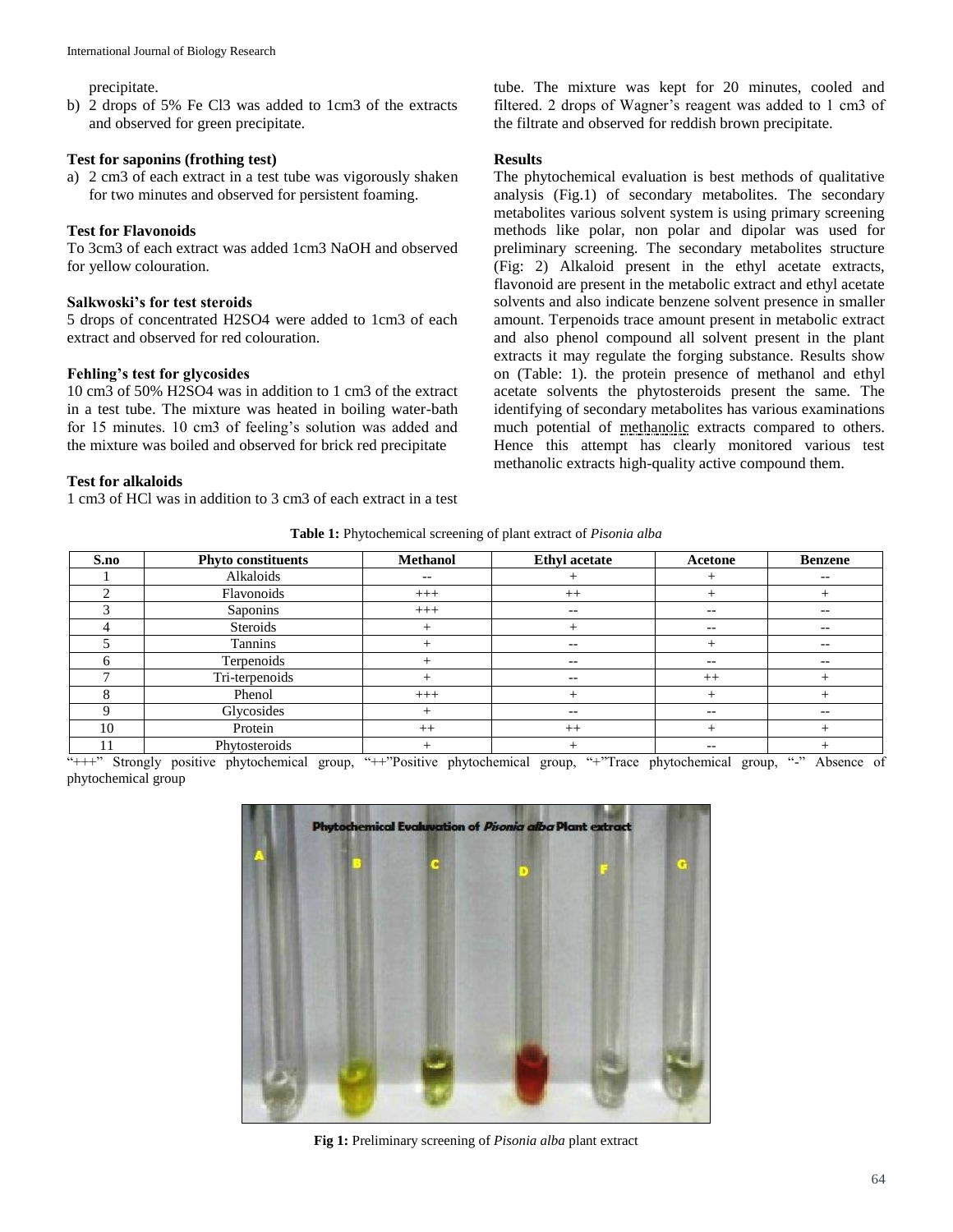

**Fig 2:** Secondary metabolites compound structure

#### **Discussion**

The curative properties of medicinal plants are perhaps due to the presence of various secondary metabolites such as alkaloids, flavonoids, glycosides, phenol, saponins, steroids etc. (Anubha Arora, 2013)<sup>[13]</sup>. Saponins inborn tendency to ward off microbes makes them good candidates for treating fungal and yeast infections. These compounds served as natural antibiotics, which help the body to fight infections and microbial invasion (Santhi et al., 2011)<sup>[14]</sup>. Saponins spontaneous tendency to ward off microbes makes them good candidates for treating fungal and yeast infections. These compounds served as natural antibiotics, which help the body to fight infections and microbial invasion (Sodipo *et al.*, 2000) [15]. Basically when spices are used for medicinal purpose, their value is depending on the phytochemicals they possess (Okwu 2001) <sup>[16]</sup>. The spices, herbs, plant extract and their phytoconstituents have been reported for anti-inflammatory, antidiarrheal, antimicrobial, antioxidant and insecticides activities (Chouhan and Singh, 2011). In the present study, the extract of pepper and nutmeg showed the presence of alkaloids. Alkaloid has important biological property like cytotoxicity and are used in allopathic systems (Trease and Evans, 2005). The glycosides are beneficial in lowering blood pressure. (Tamizhazhagan V, and Pugazhendy K., 2017: Nyarko *et al.*, 1990) <sup>[12, 22, <sup>18]</sup>. Saponins protect against</sup> hypercholesterolemia and antibiotics properties (Amin *et al.*, 2013) [20] . Tannins are extant only in saffron extracts. The growth of many fungi, yeast, bacteria and viruses was inhibited by tannins (Chung *et al.*, 1998). Phenols and tannins

acts as antioxidants (Han *et al.,* 2005) [21] . Traditionally saponins have been extensively used as detergents and pesticides, in addition to their industrial applications as foaming and surface active agents and also beneficial health effects (Shi *et al.*, 2004)<sup>[19]</sup>.

## **Conclusion**

The qualitative analysis of secondary metabolites characterization and isolation of the bio active chemical components possessed by these traditional medicinal plants. The present study leads to the further research in the way of isolation and identification of the activity compound from the selected plants using chromatographic and spectroscopic techniques, and also a method developed researcher and pharmaceutical to help new drug synthesis and develops.

#### **References**

- 1. Vikrant Arya, Narender Thakur, Kashyap CP. Preliminary Phytochemical Analysis of the Extracts of *Psidium* Leaves. Journal of Pharmacognosy and Phytochemistry. 2012; 1(1):1-5.
- 2. Shah NZ, AK Mir, Muhammad N, Azeem Sx. Antimicrobial and Phytotoxic Study of Conyza canadensis. Middle-East Journal of Medicinal Plants Research, 1(3):63-67.
- 3. Uddin G, Rauf A, Siddiqui B, SQ Shah. Preliminary Comparative phytochemical Screening of Diospyros Lotus Stewart, Middle-East J. Scientific Research. 2011; 10(1):78-81.